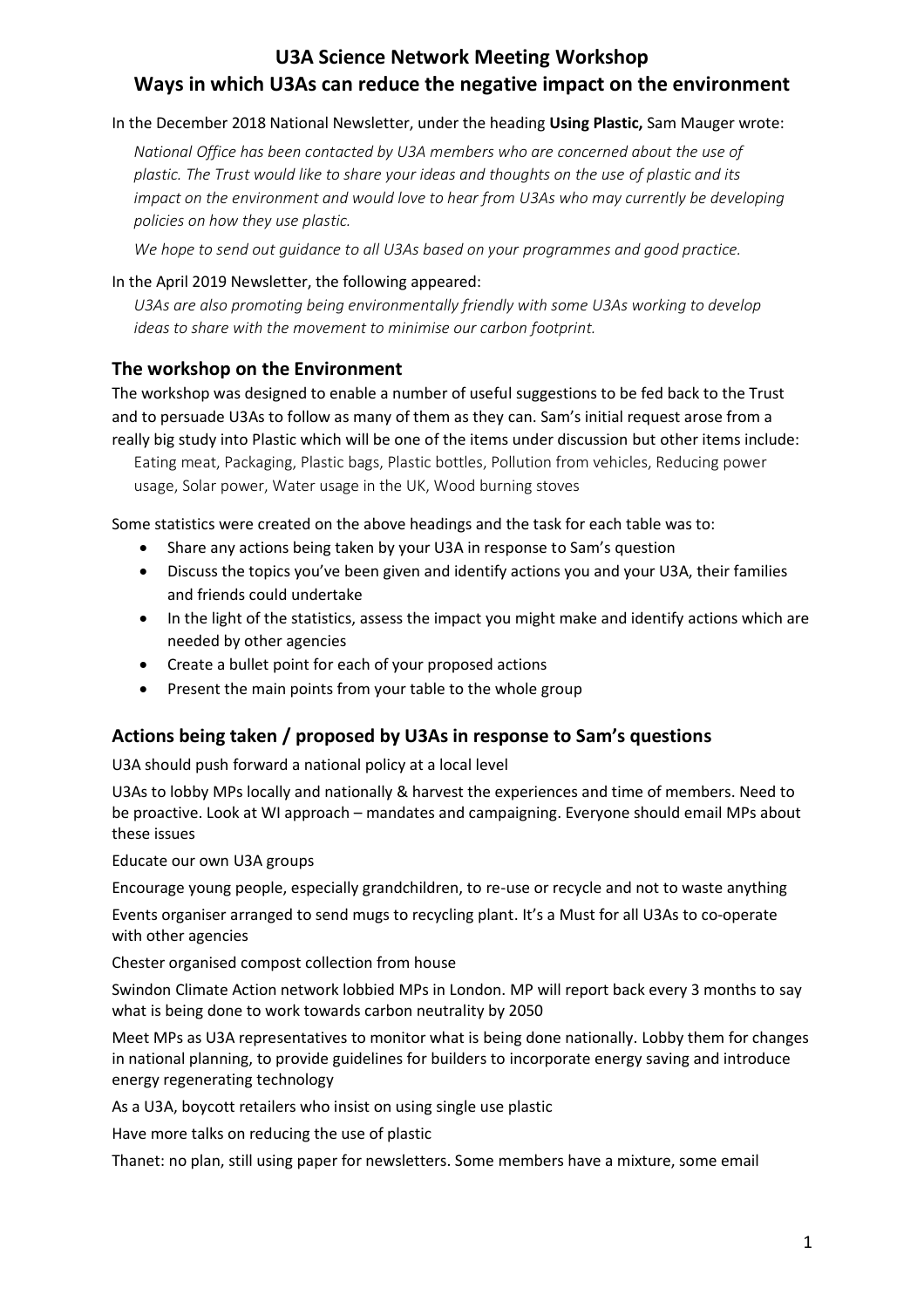Solihull: if member not on email, arrange buddying with other members

#### **Getting the message out there**

Raise awareness at U3A meetings U3As to survey local stores to see what they are doing and publicise (3) Lobby MPs, government on lack of tax on aviation fuel, fracking, expansion of Heathrow Get Tree Preservation order on your trees Could the Trust supply re-usable bags to the membership? The biggest thing U3As should do is to educate on all items suggested

## **Recycling? Why not re-use or cut down?**

Reduce our use of plastic so that recycling is the **last** resort: First Reduce, Second Re-use, Third Recycle Packaging: re-use existing plastic, especially single use plant pots, cups, bottles Carry your own re-usable shopping bags with you Make recycling labels understandable and develop a standardised national scheme, local systems are all different All packaging should be identified for recycling Deposits on glass and plastic bottles Take packages back for refilling Promote compostable wrapping (TAM wrapping is recyclable) Make things from recyclable plastic Cut down rather than exclude meat, eat less meat, (4) Survey what's available and make sure members know about it Personalise it Promote water butts for gardeners Don't leave taps running (3) especially when cleaning teeth or washing hands Reduce making paper copies of information

#### **Alternatives**

Convince people that it affects them personally, eg how much plastic do you have in your body/ Encourage use of paper where appropriate Encourage people to drink tap water rather than bottled water Use mugs instead of plastic cups, Use own mugs for drinks Use metal bottles rather than plastic Return plastic wrappers to the supermarket (many) Buy unpackaged food from supermarkets Encourage Supermarkets to take back plastic and batteries Don't tarmac front gardens for parking cars Steer clear of pollutants: use clothes made of natural fabrics -cotton, viscose (bamboo), wool 3 nearby U3A have decided to pool resources for monthly meetings every 2 months, venue is on bus route and aware of pollution